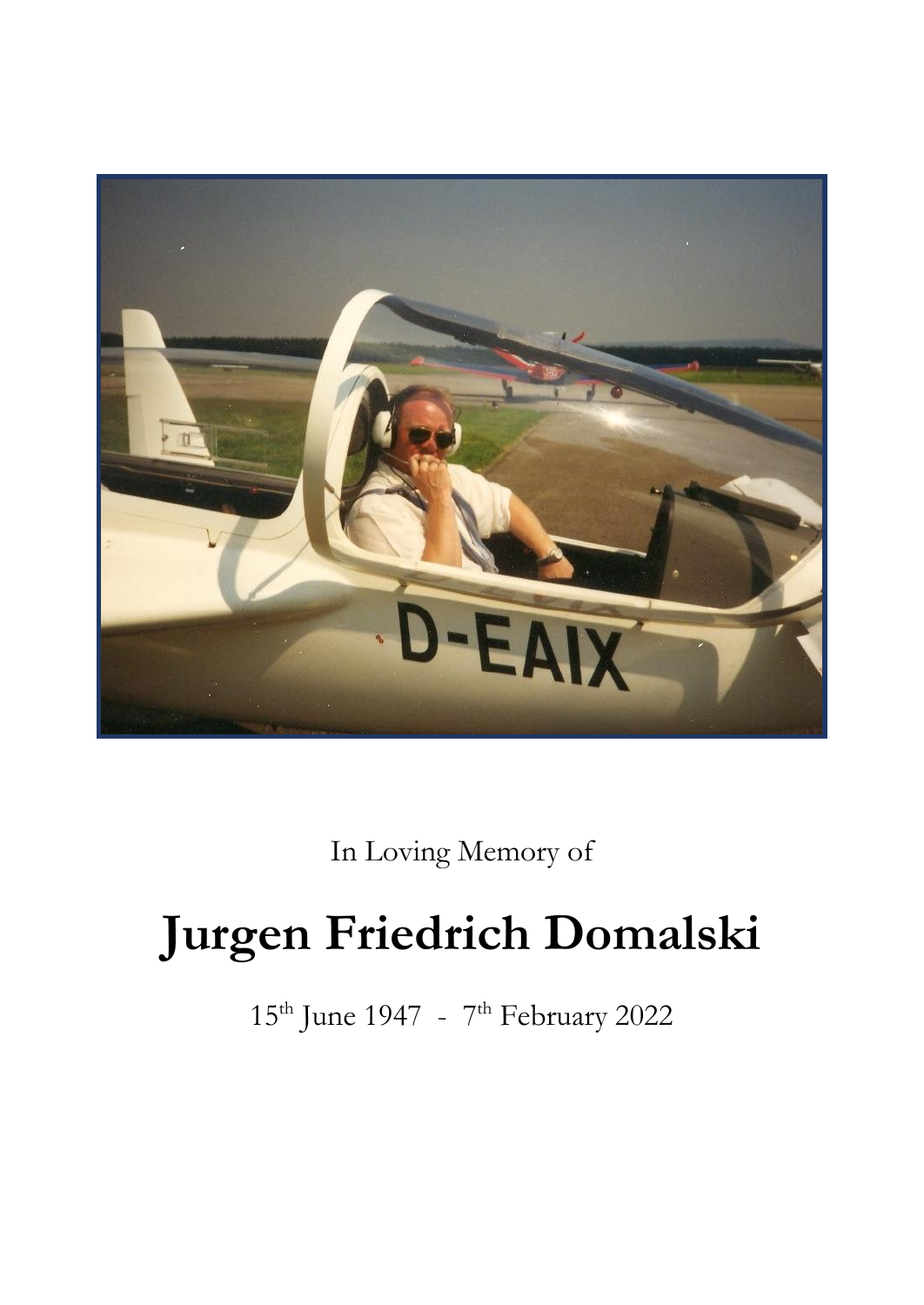**Cromer Crematorium Thursday 24th February 2022 at 11am**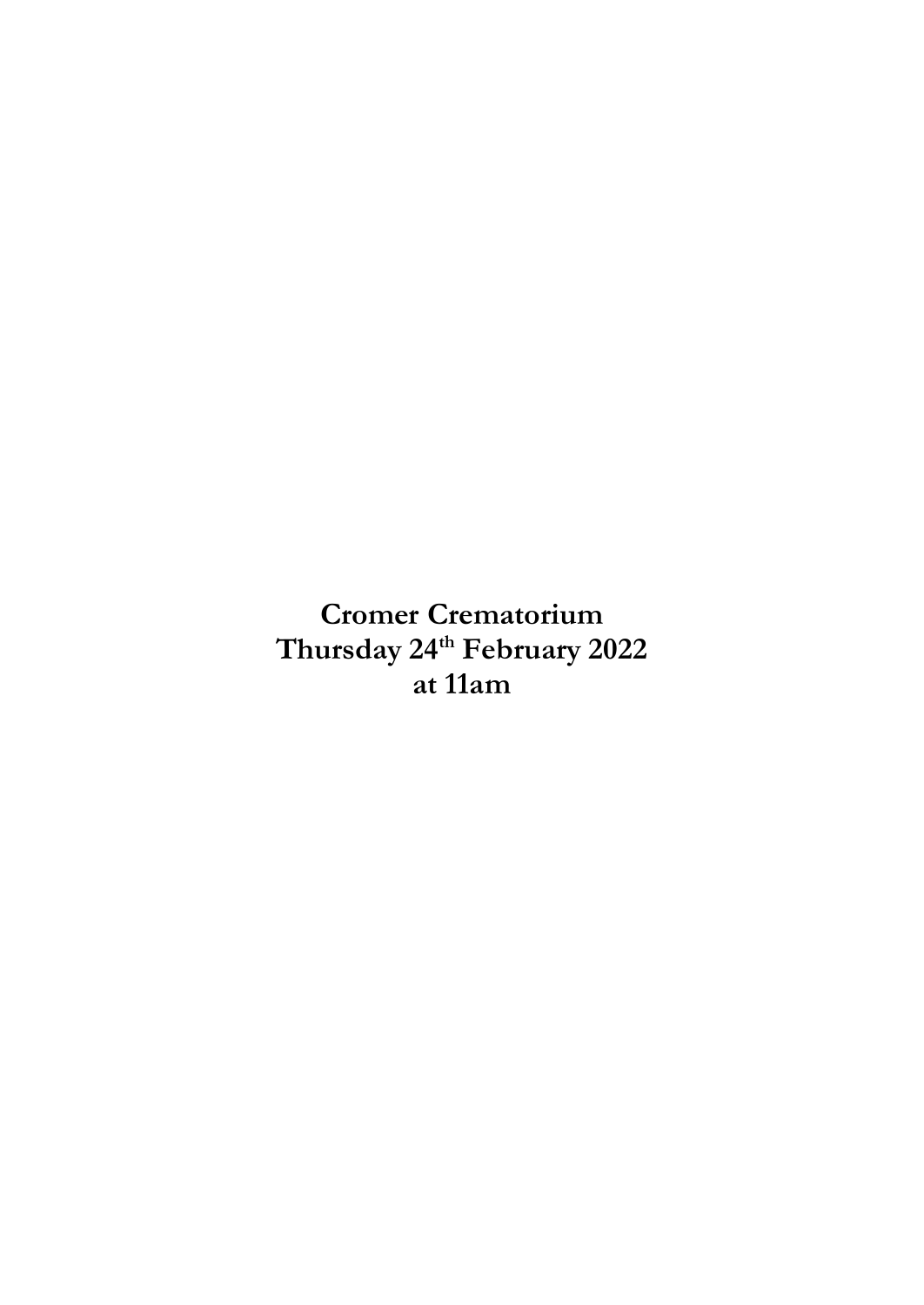## **Processional Music**

*Italian Concerto in F Major, BWV 971: Allegro by Jacques Loussier*

#### **Welcome**

*by Reverend Sharon Thraves*

## **Hymn**

Lord, for the years your love has kept and guided, urged and inspired us, cheered us on our way, sought us and saved us, pardoned and provided: Lord of the years, we bring our thanks today.

Lord, for that word, the word of life which fires us, speaks to our hearts and sets our souls ablaze, teaches and trains, rebukes us and inspires us: Lord of the word, receive Your people's praise.

Lord, for our land in this our generation, spirits oppressed by pleasure, wealth and care: for young and old, for commonwealth and nation, Lord of our land, be pleased to hear our prayer.

Lord, for our world when we disown and doubt him, loveless in strength, and comfortless in pain, hungry and helpless, lost indeed without him: Lord of the world, we pray that Christ may reign.

Lord for ourselves; in living power remake us self on the cross and Christ upon the throne, past put behind us, for the future take us: Lord of our lives, to live for Christ alone.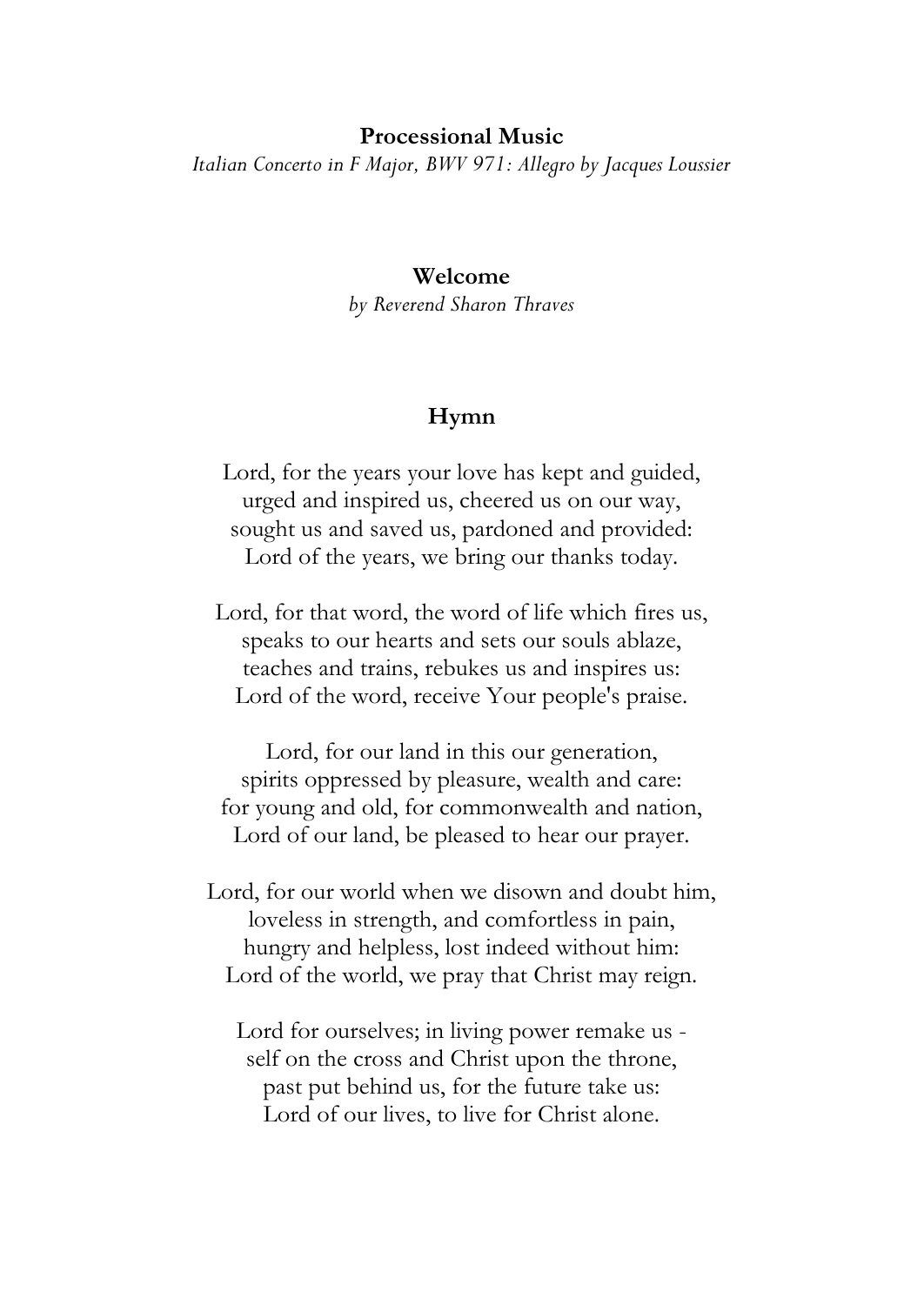**Prayers**

## **Bible Reading**

*Psalm 139: 1 - 18, read by Linda Edwards*

# **The Gospel According to Jurgen Domalski**

**Poem - Man Lives So Many Different Lengths of Time** *written by Brian Patten, read by Helen Nice*

**Prayers**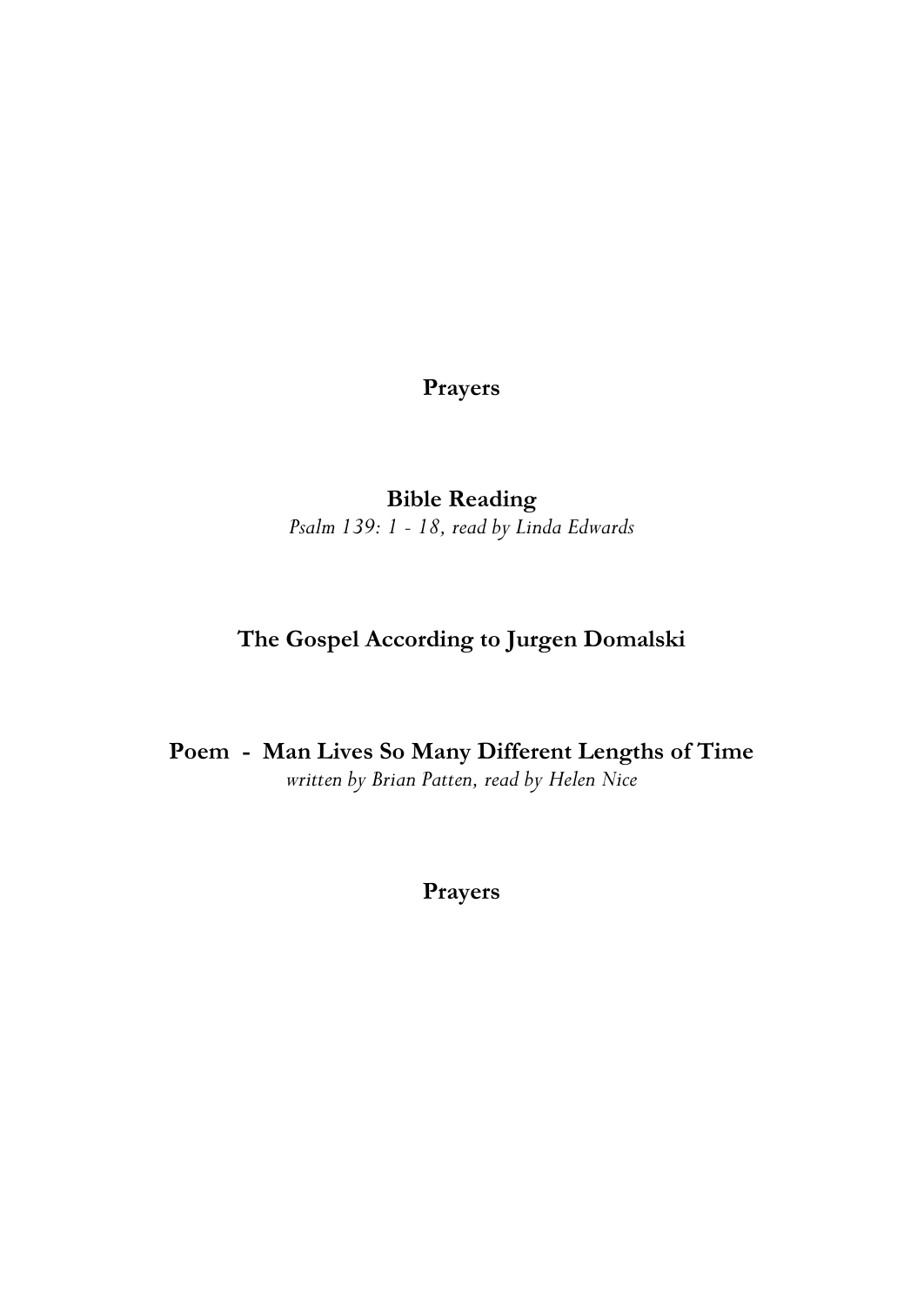# **Hymn**

My faith, it is an oaken staff, The trav'ler's well-loved aid; My faith, it is a weapon stout, The soldier's trusty blade. I'll travel on, and still be stirred By silent thought or social word; By all my perils undeterred, A soldier pilgrim staid.

I have a guide, and in His steps When travelers have trod, Whether beneath was flinty rock, Or yielding grassy sod, They cared not, but with force unspent, Unmoved by pain, they onward went, Unstayed by pleasures, still they bent Their zealous course to God.

My faith, it is an oaken staff, O let me on it lean! My faith, it is a trusty sword, May falsehood find it keen! Thy Spirit, Lord, to me impart, O make me what Thou ever art, Of patient and courageous heart, As all true saints have been.

## **Commendation & Committal**

## **Blessing**

**Recessional Music** *Italian Concerto in F Major, BWV 971: Allegro by Jacques Loussier*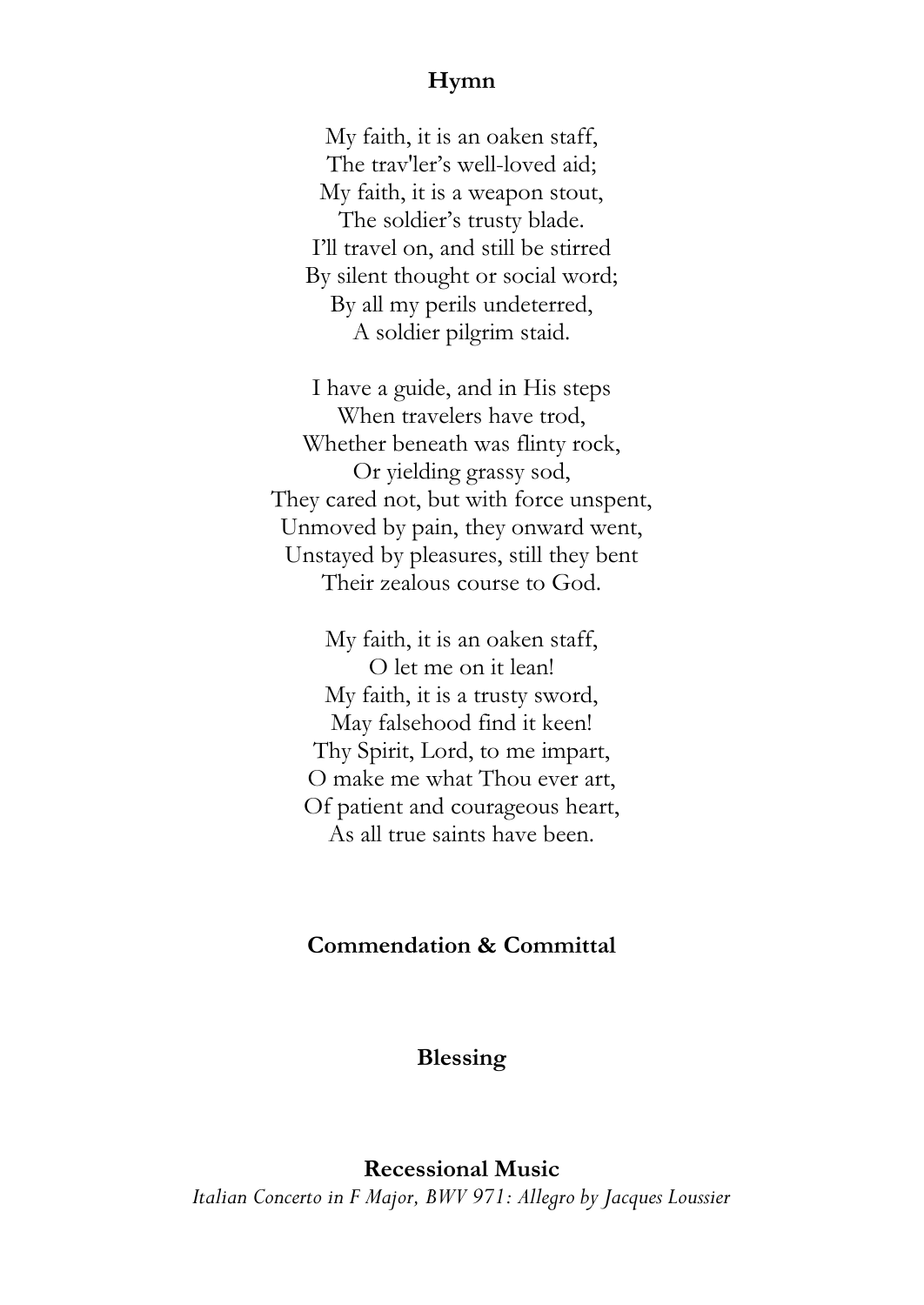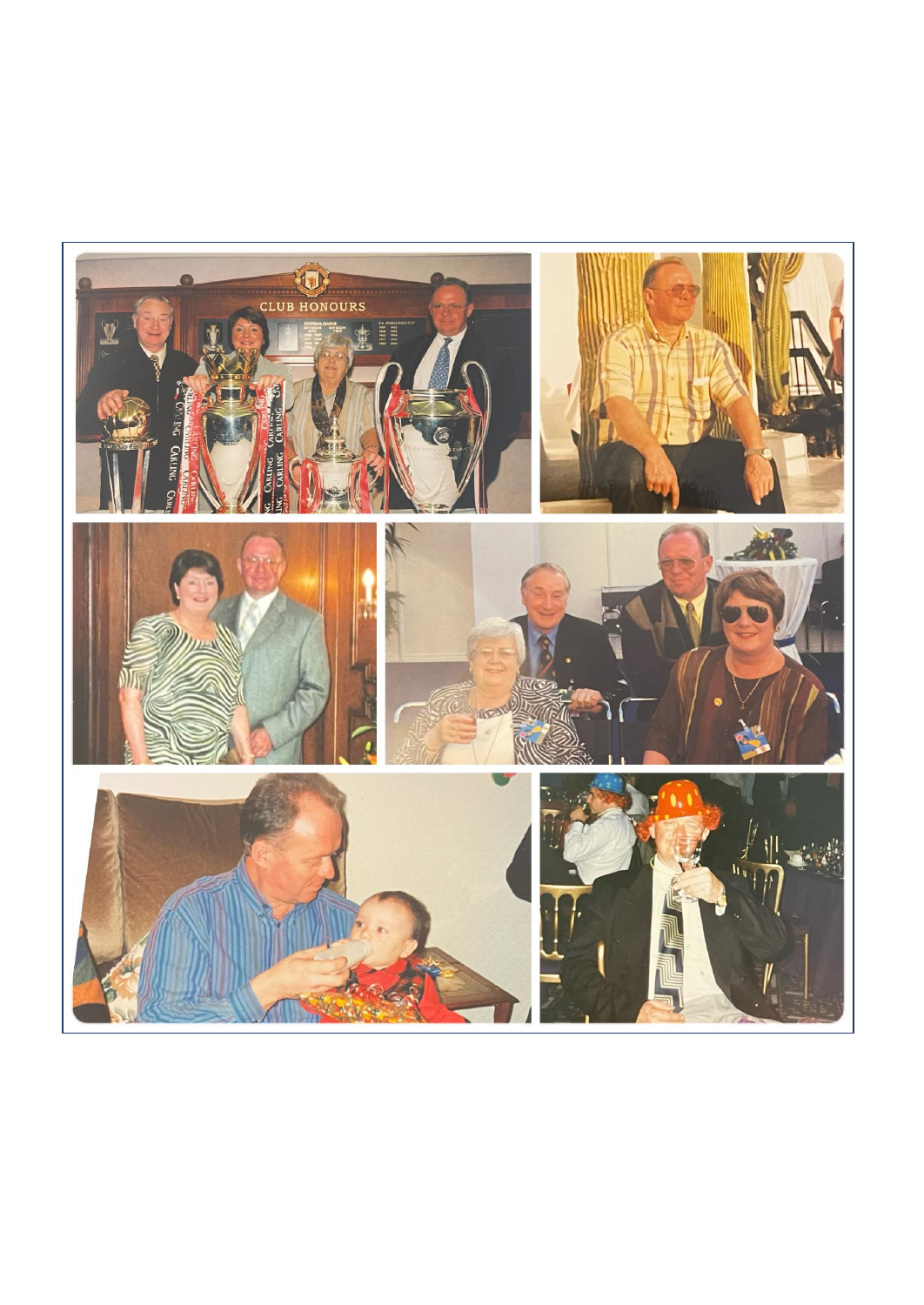**Aylsham Methodist Church Thursday 24th February 2022 at 12:30pm**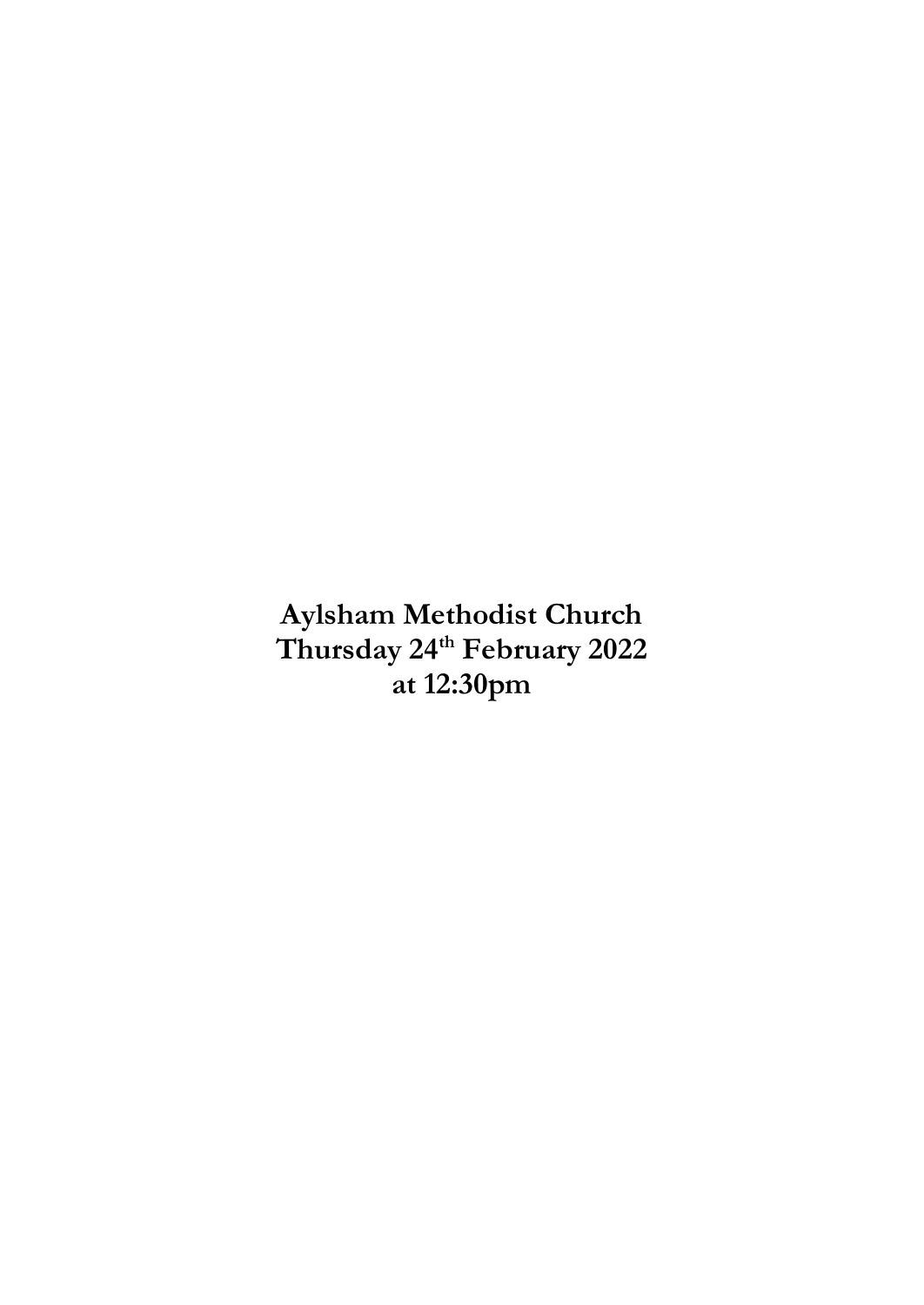## **Welcome** *by Reverend Sharon Thraves*

## **Hymn**

Lord, for the years your love has kept and guided, urged and inspired us, cheered us on our way, sought us and saved us, pardoned and provided: Lord of the years, we bring our thanks today.

Lord, for that word, the word of life which fires us, speaks to our hearts and sets our souls ablaze, teaches and trains, rebukes us and inspires us: Lord of the word, receive Your people's praise.

Lord, for our land in this our generation, spirits oppressed by pleasure, wealth and care: for young and old, for commonwealth and nation, Lord of our land, be pleased to hear our prayer.

Lord, for our world when we disown and doubt him, loveless in strength, and comfortless in pain, hungry and helpless, lost indeed without him: Lord of the world, we pray that Christ may reign.

Lord for ourselves; in living power remake us self on the cross and Christ upon the throne, past put behind us, for the future take us: Lord of our lives, to live for Christ alone.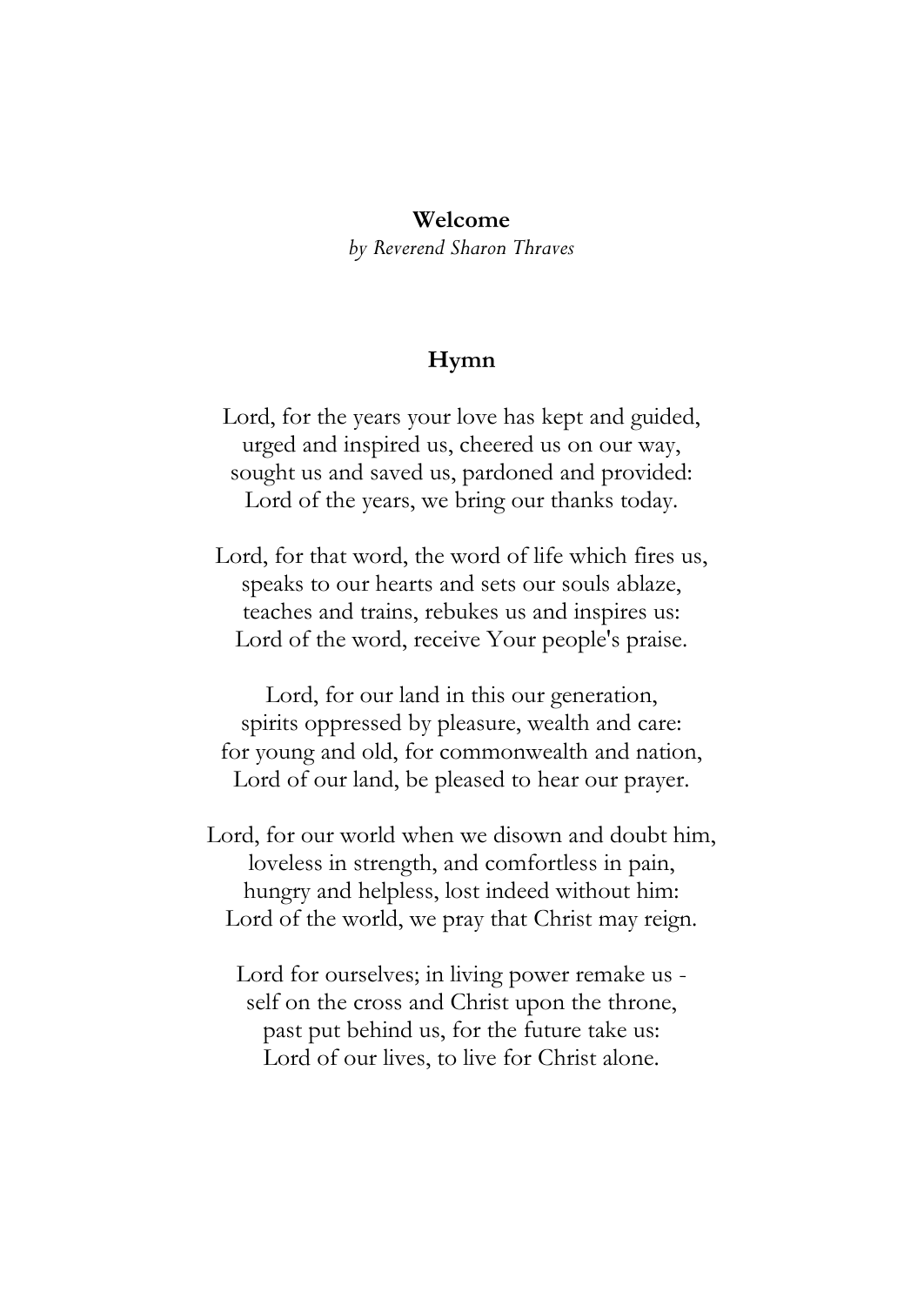## **Prayers concluding with the Lord's Prayer**

Our Father, who art in heaven, Hallowed be Thy name, Thy kingdom come, Thy will be done, On earth as it is in heaven. Give us this day our daily bread. And forgive us our trespasses, As we forgive those who trespass against us. And lead us not into temptation; But deliver us from evil. For thine is the kingdom, The power and the glory, For ever and ever. Amen.

## **Bible Reading**

*Psalm 139: 1 - 18, read by Linda Edwards*

## **The Gospel According to Jurgen Domalski**

## **Poem - Man Lives So Many Different Lengths of Time** *written by Brian Patten, read by Helen Nice*

### **Bible Reading**

*1 Corinthians 13, read by Jean Warren*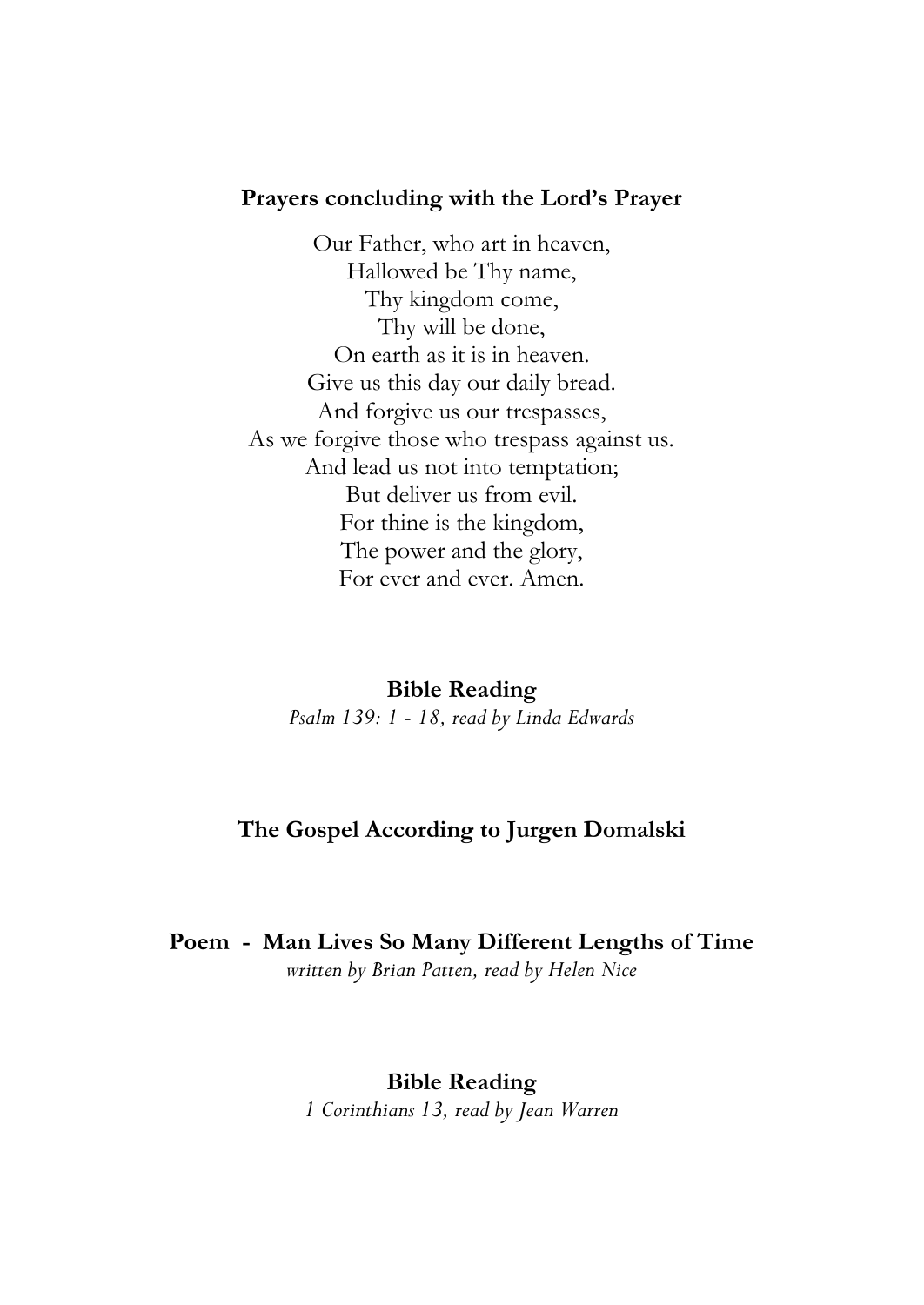## **A Time of Sharing**

*During this time, members of the congregation will be invited to share memories of Jurgen.*

#### **Prayers**

#### **Hymn**

My faith, it is an oaken staff, The trav'ler's well-loved aid; My faith, it is a weapon stout, The soldier's trusty blade. I'll travel on, and still be stirred By silent thought or social word; By all my perils undeterred, A soldier pilgrim staid.

I have a guide, and in His steps When travelers have trod, Whether beneath was flinty rock, Or yielding grassy sod, They cared not, but with force unspent, Unmoved by pain, they onward went, Unstayed by pleasures, still they bent Their zealous course to God.

My faith, it is an oaken staff, O let me on it lean! My faith, it is a trusty sword, May falsehood find it keen! Thy Spirit, Lord, to me impart, O make me what Thou ever art, Of patient and courageous heart, As all true saints have been.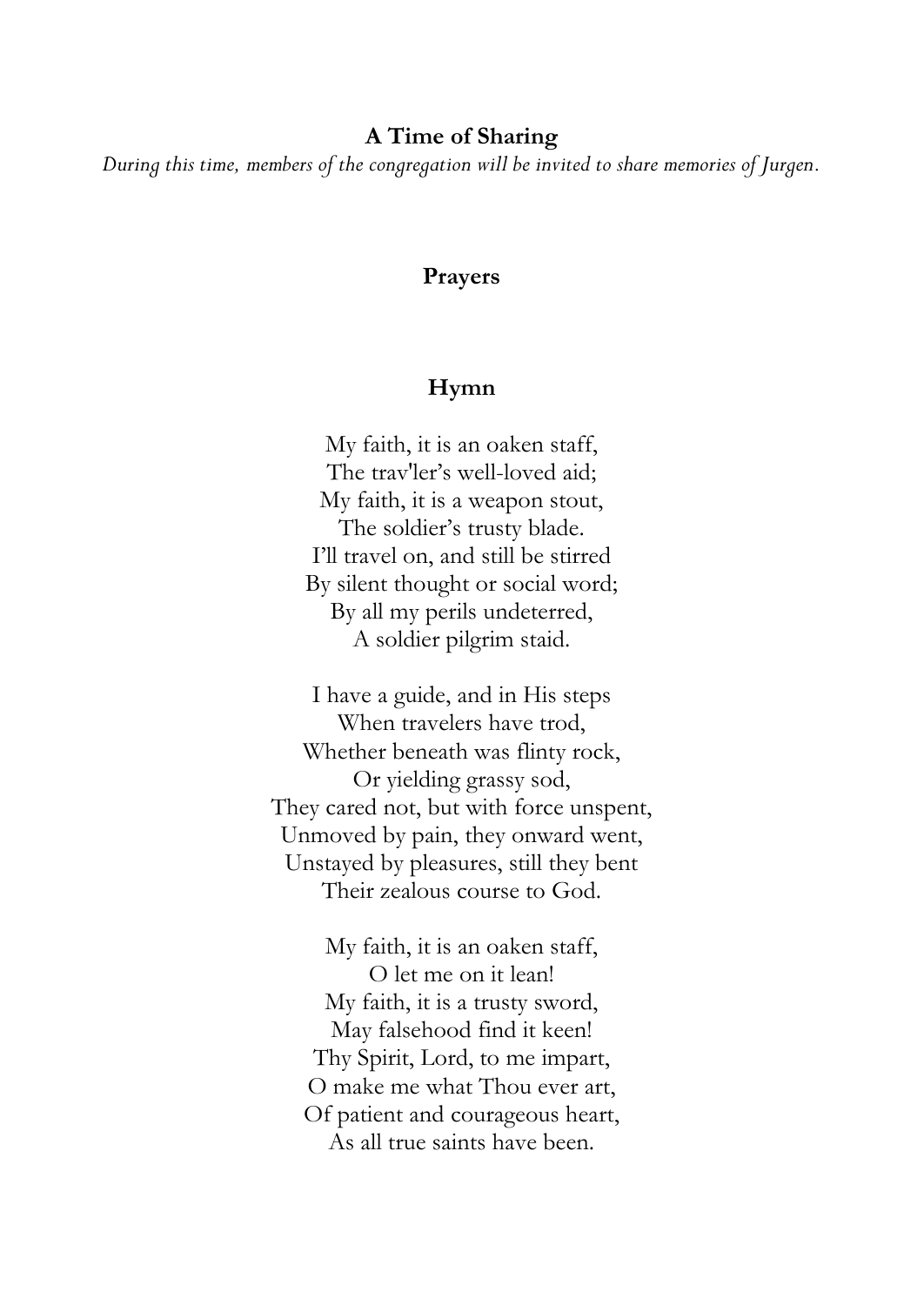**You are all warmly invited to join Sue for refreshments and an opportunity to share memories of Jurgen at Aylsham Town Hall from 2pm.**